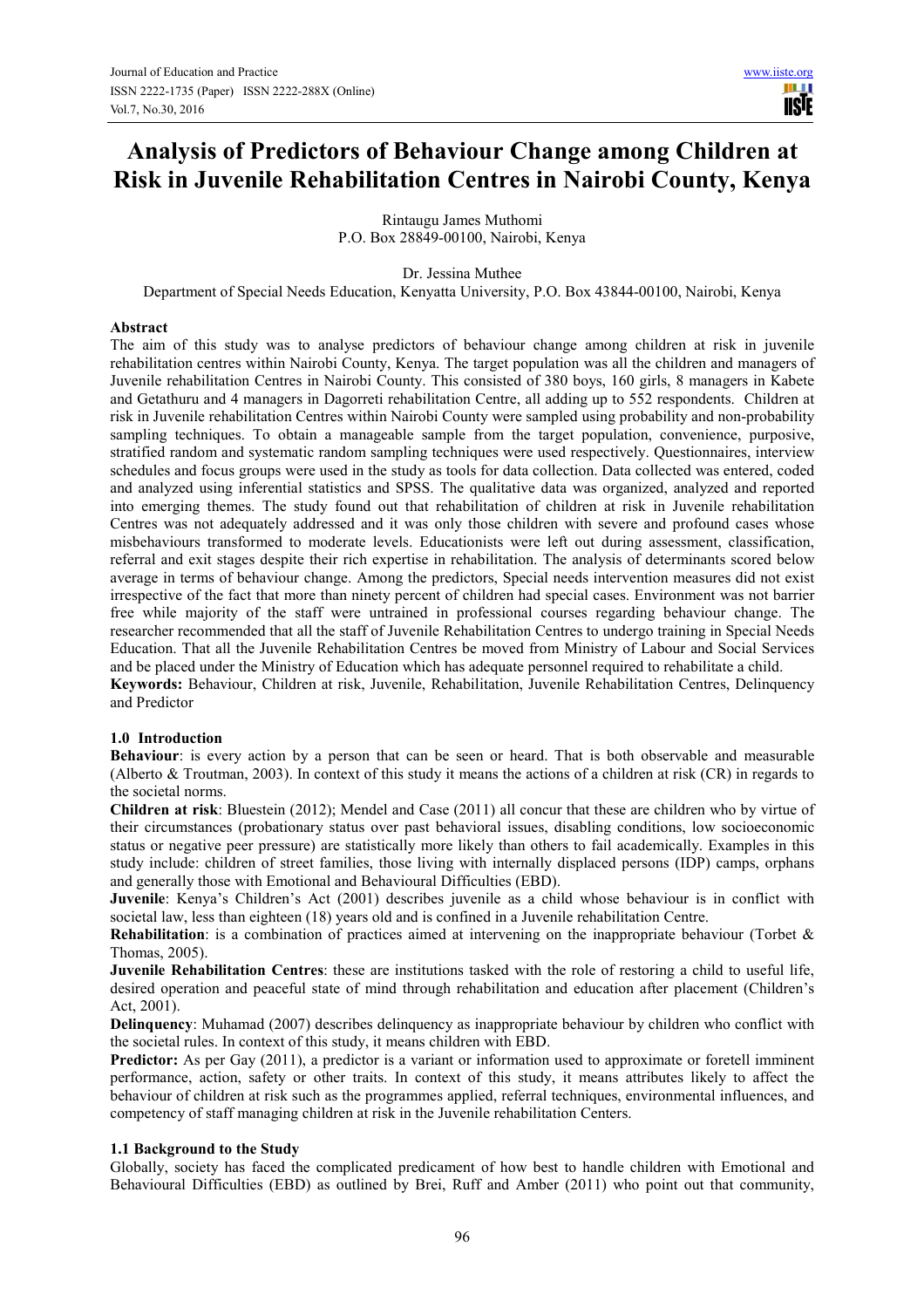government, families and society in general struggle to handle children at risk. They further show that in the United States of America (USA), State Juvenile corrections confine youth in many types of facilities, including: group homes, residential treatment centers, boot camps, wilderness programmes or county-run youth facilities (some of them locked, others secured only through staff supervision). These facilities are usually large, with many holding up to 200 - 300 youth. They typically operate in a regimented (prison-like) fashion and feature correctional hardware such as razor-wire, isolation cells and locked cell blocks. These institutions have never been found to reduce misbehaviour of troubled children. Quite the contrary, for decades now follow-up studies tracking youth released from juvenile corrections facilities have routinely reported high rates of recidivism.

Mendel and Case (2011) assert that pervasive violence and abuse have been regularly emerging from Juvenile Rehabilitations Centres (JRC) for as long as anyone can remember. Overall, research findings suggest that juvenile misbehavior frequently occurs in the context of unsupervised groups of adolescents (Office of Juvenile Justice and Delinquency Prevention, 2006). Adolescents engage in riskier behaviour than adults (such as drug, alcohol use, unsafe sexual activity, dangerous driving and antisocial behaviour) despite understanding the risks involved (Boyer, 2006; Steinberg, 2005). It appears that adolescents do not consider risks cognitively (by weighing up the potential risks and rewards of a particular act), but socially and emotionally (Steinberg, 2005). The peer influence can heavily impact on youth risk-taking behaviour (Gatti, Tremblay & Vitaro, 2009; Hay, Payne & Chadwick, 2004).

In Africa, educators in the correction settings face difficulties specifically from the environment, challenging learners, complicated systems of oversight, high staff turnover rates, shortage of resources, difficulties obtaining educational records and the competing priorities of education and maintaining security (Macomber, Skiba, Blackmon, Esposito, Hart, & Mambrino, 2010). In South Africa, it is reported that some adults are bad role models as they are the ones who supply drugs to the juveniles, they expose them to a gangster influence with inappropriate language being used and they also orient them on a distorted curriculum (Gast, 2001). In Nigeria, physical discipline characterized by poor parenting practices which emphasizes corporal punishment has increased misbehaviour among children (Ugboajah, 2008). Many teachers are not primed to work in a juvenile detention setting. Even after specialized training on delinquency, many become overwhelmed by the diversity of educational needs and experience a high level of professional stress (Houchins, Shippen & Catrett, 2004). Thus there was need to analyze the predictors of behaviour change in JRC to address the misbehaviors associated with EBD learners.

In Kenya, lack of tangible government policy specific to the education of children on the streets remain a major constrain to efforts aimed at addressing the misbehaviours. Despite numerous reforms and repeals, streets children continue to be treated in ways that breach their basic human rights. For example, whenever dignitaries are visiting the capital city, it is common for authorities to 'sweep clean' the streets by detaining street children under charges of 'Protection and discipline'. Although the introduction of the Children's Act in 2001 brought children's issues to the fore, education of children at risk (CR) especially those in Juvenile Rehabilitation Centres, remains overlooked (Undugu Society of Kenya & Cradle, 2004).

Specifically, in Nairobi, misbehaviour is not only significant due to population distribution but over 50 % of lawbreakers are youths (Juvenile Injustice in Kenya Report, 1997). Thus rehabilitation must start in time to address the multiple risk factors such as inadequate institutional interventions.

A technique that reforms, re-educates and rehabilitates a child with misbehaviour should be applied (Muhammad, 2007). The idea of the study was to get an empirical perspective in addressing misbehaviours experienced with EBD learners as already outlined. Thus, this study analysed predictors of behaviour change among CR in JRC within Nairobi County, Kenya.

## **2.0 Objectives of the study**

The study was guided by the following objectives which sought to:

- i. Find out what determines behaviour change among CR in JRC in Nairobi County.
- ii. Establish Special needs education and behaviour change among CR in JRC in Nairobi County.

## **3.0 Materials and Methods**

The study employed a descriptive survey design to analyze predictors of behaviour change of children at risk (CR) in juvenile rehabilitation centres (JRC) in Nairobi County, Kenya. Shuttleworth (2008) defines descriptive survey design as a scientific method which involves observing and describing the behaviour of a subject without influencing it in any way to obtain a general overview of the subject. The choice of this design was due to the predictors of behaviour change being analysed. That is what determines behaviour of children at risk (CR) and Special needs education applied to CR in Juvenile Rehabilitation Centres (JRC) in Nairobi County, Kenya. The researcher intended to find and explain their current state as they were in JRC. The researcher aimed to obtain quantitative and qualitative data in order to analyze predictors of behaviour change among CR in JRC.

The data collected from the field was coded and analyzed using SPSS as follows: Quantitative data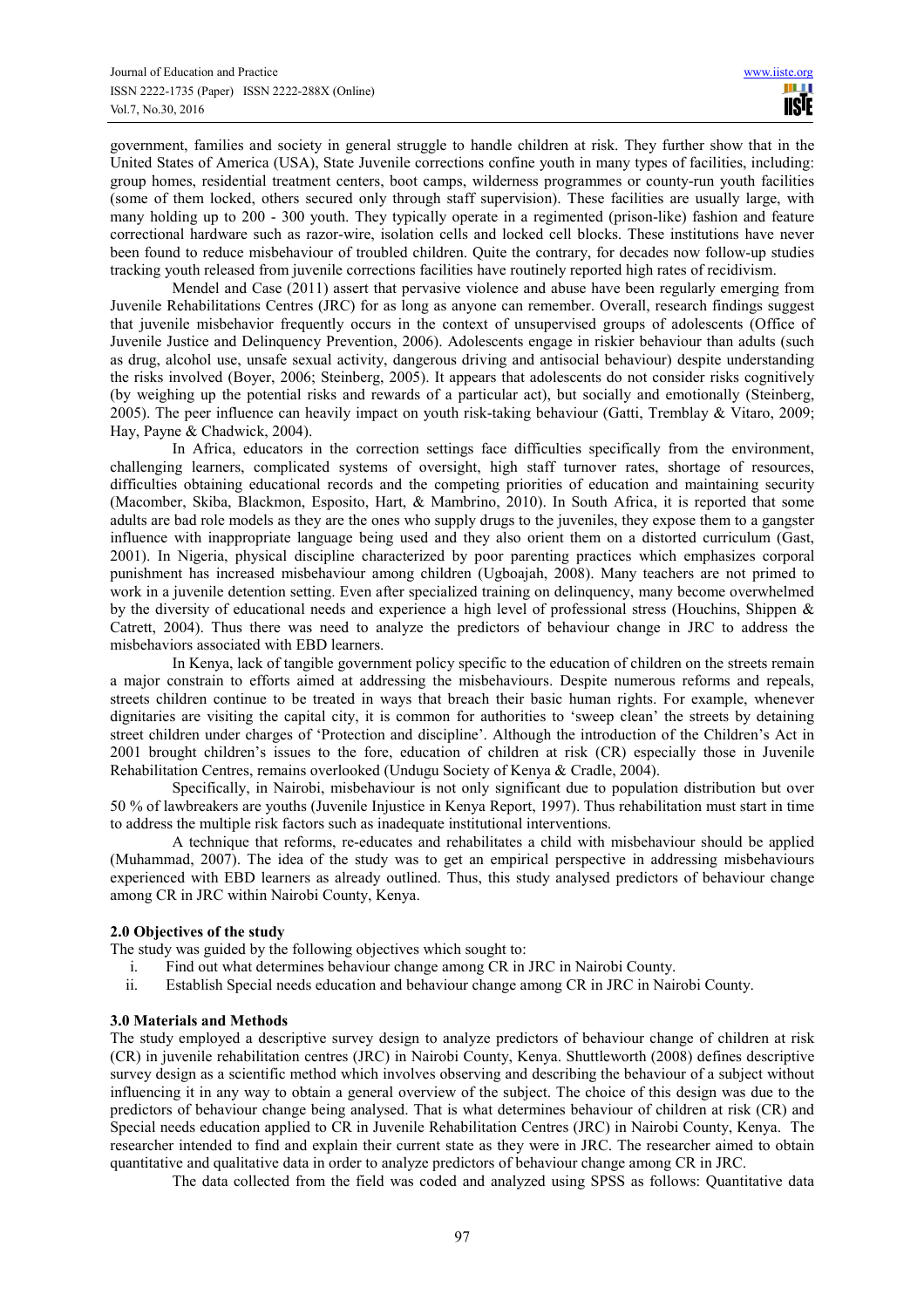was analyzed using descriptive analysis procedures while coding was done using tallying method where the responses on rating scale(s) were piled together and frequency of responses and percentages calculated. Qualitative data was organized into themes and concepts and analyzed to answer research questions. The findings were reported in a summary form using frequency tables, pie charts and bar charts.

## **4.0 Results and Discussion**

## **4.1. Bio data of the respondents'**

The biodata of the respondents' in this study is enumerated as per the following table 4.1.1.

## **Table 4.1.1 Bio data of the respondents**

| Table 7.1.1 Div data of the respondents |            |                   |       |  |  |  |
|-----------------------------------------|------------|-------------------|-------|--|--|--|
| <b>Respondents</b>                      | (Male 50%) | $G1$ (Female 50%) | Total |  |  |  |
| Children (12 to 17 years old)           |            |                   | эu    |  |  |  |
| Adults                                  |            |                   |       |  |  |  |
| <b>Total</b>                            | 30         |                   |       |  |  |  |
|                                         |            |                   |       |  |  |  |

Source: Researcher, 2015.

From table 4.1.1, the ages of the CR in JRC ranged from twelve to seventeen years and that there were 30 children of either gender and 2 adults of either gender, all making a total of 60 respondents. The detailed bio data of the participants such as names were not taken due to fear of them being victimized owing to the incarceration situation of CR in JRC.

#### **4.2 Determinants of behaviour change among CR in JRC in Nairobi County.**

This objective Sought to find out what determines behaviour change among CR in JRC in Nairobi County. This objective had the following indicators: staff competencies, Special Needs Interventions (SNI), transitional programs, barrier free environment, resource rooms and support services.

## **4.2.1 Staff Competencies**

The findings on the staff competencies were analysed as shown on table 4.2.1.1 below.

## **Table 4.2.1.1 Staff Academic Level**

| Gender       | <b>Certificate</b> | <b>Diploma</b> | <b>Degree</b> | Total |  |  |
|--------------|--------------------|----------------|---------------|-------|--|--|
| Male %       | 40                 |                |               | 50    |  |  |
| Female %     |                    |                |               | 50    |  |  |
| <b>Total</b> |                    |                |               | 100   |  |  |
|              |                    |                |               |       |  |  |

Source: researcher, 2015.

As per table 4.2.1.1 above, it was established that Certificate holders were the largest in number with 75% followed by diploma at 15% and lastly degree holders were the least with 5%. This implied that staff members with lower qualifications (certificate) were the majority, thus showing why implementing the programmes was a challenge. This conformed to the observation of Mendel and Casey (2011) that some members of the staff in JRC were abused by CR. The researcher attributed such abuses to inadequate behaviour change skills by the staff.

The data in table 4.2.1.1 above was graphically represented by the following figure 4.2.1.1 **Figure 4.2.1.1 Academic Levels of Staff working in JRC** 



Source: researcher, 2015.

Also the data of table 4.2.1.1 was graphically represented in terms of gender representation by the following figure 4.2.1.2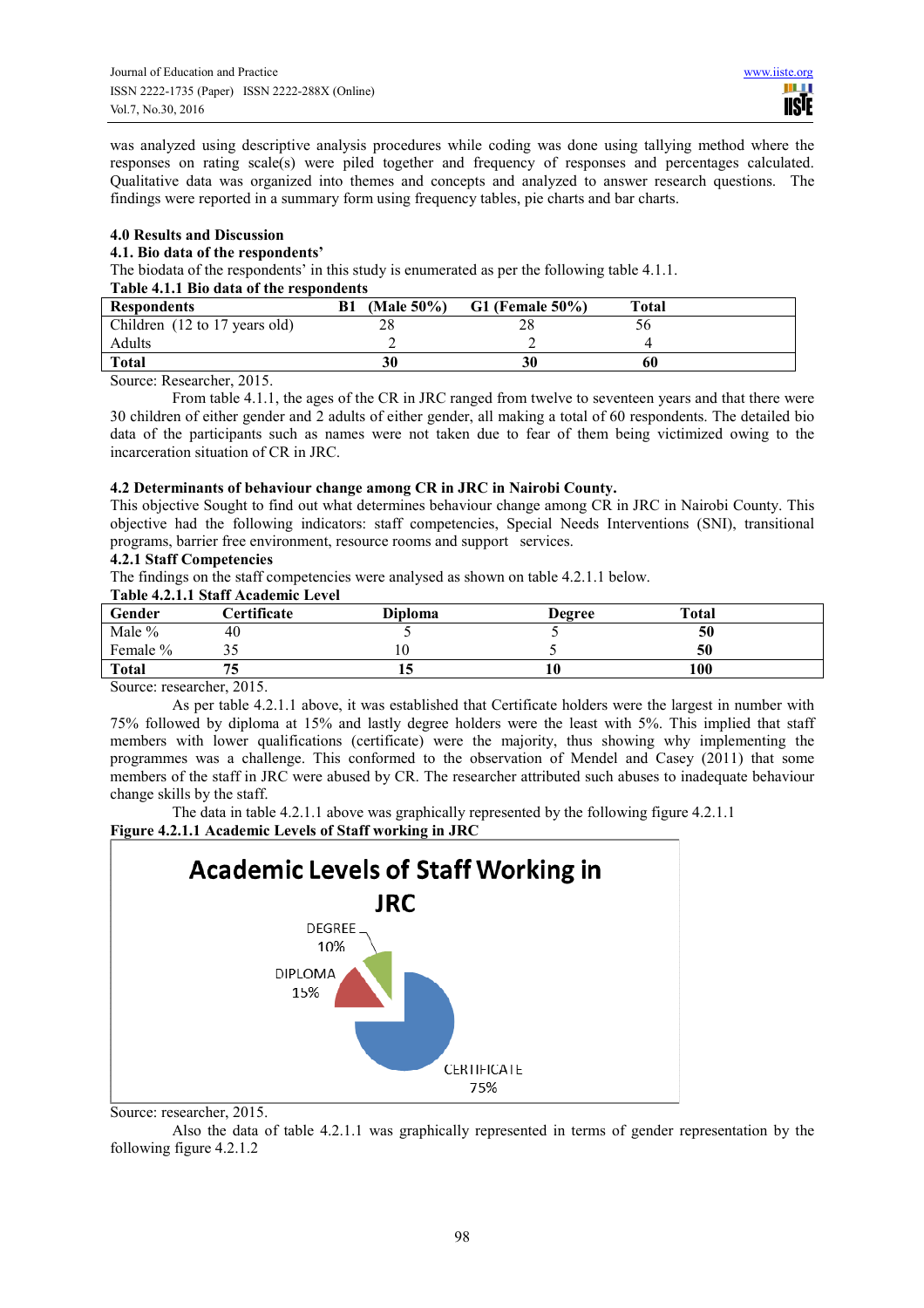



Source: researcher, 2015.

Figure 4.2.1.2 shows that in terms of gender; at graduate level, both genders scored equally. Females were more than males by 10% at diploma level while males were more than females by 10% at certificate level. This implied that more male working in JRC need more of behaviour change awareness skills compared to ladies at a ratio of 2:1 in the opinion of the researcher.

#### **4.2.2 Programmes and Structures in JRC**

Findings as to the programmes and structures in behaviour change and their existence in JRC: Special Needs Interventions (SNI), transitional programmes, barrier free environment, resource rooms and support services were as shown in the following table 4.2.2.1

#### **Table 4.2.2.1 Programs and Structures in JRC**

| Program<br><b>Existence</b> | SNI | <b>Transitional</b><br><b>Services</b> | Resource | <b>Support</b><br><b>Services</b> | <b>Barrier free</b><br><b>Environment</b> | Total |
|-----------------------------|-----|----------------------------------------|----------|-----------------------------------|-------------------------------------------|-------|
|                             |     |                                        | rooms    |                                   |                                           |       |
| Male JRC                    |     |                                        |          |                                   |                                           | 30    |
| Female JRC                  |     |                                        |          |                                   |                                           |       |
| <b>Total</b>                |     |                                        |          |                                   |                                           | 60    |

Source: researcher, 2015.

From the above table 4.2.2.1, frequency of the tallied programmes and structures were found from the target population as follows:

SNI 0, Transitional services 7(male 3 and female 4), resource rooms 33 (male 18 and female 15), support services 17 (8 male and 9 female) and barrier free environment 3 (male 1 and female 2).

Absence of SNI means that special needs of CR are not addressed. This finding concurs with Carmichael (2011) who observes that there is deficit in specialized educational services in JRC.

A graphical representation of data in table 4.2.2.1 in terms of the percentage of behaviour change in regards to gender is as shown on figure 4.2.2.1 in the next page.



**Figure 4.2.2.1 Programs versus Percentage of Behaviour Change in JRC** 

Source: researcher, 2015.

Figure 4.2.2.1 illustrates crucial programmes in behaviour change namely SNI measures, support and transitional services, barrier free environment and resource rooms in regards to their existence in JRC as per their gender. However, there is no gender disparity observed. Thus the above determinants of behaviour change were found not to vary in relation to the gender.

An overview of the programmes was illustrated in figure 4.2.2.2 below.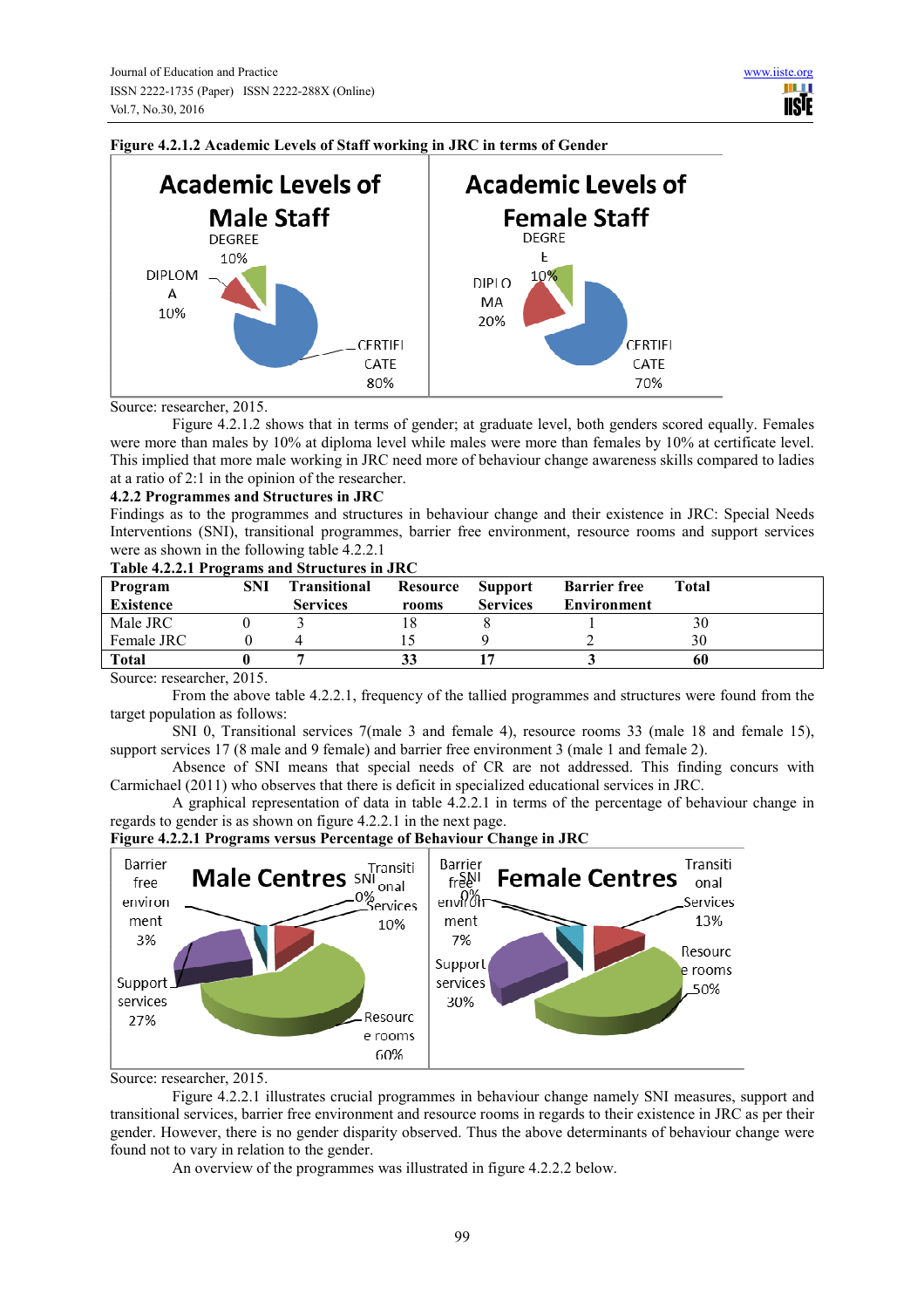

#### **Figure 4.2.2.2 Programs and Structures Existence versus Behaviour Change in JRC**

#### Source: Researcher, 2015.

From table 4.2.2.2, summation of crucial programmes in JRC was that resource rooms highly existed while SNI were absent. It was observed that JRC overlooked the child's immediate environment which entailed the surrounding communities in contrast to Barbour (2008) who confirms that institutions offering education, can not ignore the child's immediate environment.

#### **4.3 Special Needs Education and behaviour change among CR in JRC**

This objective Sought to establish Special needs education and behaviour change among CR in JRC in Nairobi County. It had two indicators namely staff training and the environment. The findings of the above in relation to the study is as tabulated in table 4.3.1

#### **Table 4.3.1 Special Need Education in JRC**

| Tuble non special reed Buddhon in the |                       |                 |                          |  |  |  |
|---------------------------------------|-----------------------|-----------------|--------------------------|--|--|--|
| <b>SNE</b>                            | <b>Ease of access</b> | SNE             | <b>Staff training on</b> |  |  |  |
| <b>Existence</b>                      | (Environment)         | <b>Teachers</b> | <b>SNE</b>               |  |  |  |
| Male JRC                              |                       |                 |                          |  |  |  |
| Female JRC                            |                       |                 |                          |  |  |  |
| <b>Total</b>                          |                       |                 |                          |  |  |  |

Source: researcher, 2015.

From table 4.3.1 above, it was established that:

Despite JRC admitting children who are of special needs by virtue of their previous non conformity with societal norms among other disadvantaging aspects, SNE was absent in terms of ease to access the institution (inclusion), Specially trained teachers and general staff training on special needs of the CR.

No in-service or short training on SNE or even involvement of EARC was established in the JRC during the time of study hence the study concurs with Clark (2007) who states that learners with disabilities have been marginalized within or excluded from learning institutions.

That most of the infrastructures in the JRC are not friendly to children with special needs and this is in agreement with the findings of Gast (2001) who notes that education in JRC should entail more than just formal classes. The CR who use wheel chairs, white canes, Kenyan sign language and those with physical coordination challenges, find the environment of JRC highly intimidating.

It was also established that in the rehabilitation process at JRC that children are reintegrated into the society which they were isolated from when they could not conform to the norms. However, they often do not conform to the society for more than a year. Thus, the cycle of recidivism commences until these children are eighteen years when some are likely to spend most of their time in confinement and fail to become productive citizens. Thus it was found out that the JRC did not adhere to Epstein (2008) model of school community partnerships in the development of education through collaboration with the community.

It was also found that teaching in JRC is done partially by untrained teachers an aspect attributed to the fact that these centres are not under the Ministry of Education which has the mandate to change individual behaviour through education and monitoring of curriculum implementation for the benefit of the society. This is despite the overwhelming diversity of educational needs in juvenile detention setting (Houchins et al., 2004).

#### **5.0 Conclusion**

The determinants analysed were Staff competencies, SNI measures, transitional programmes, barrier free environment, resource rooms and support services. Also rated were the academic credentials of staff in JRC in terms of the most common (Certificate) to the least common (University degree). The researcher did not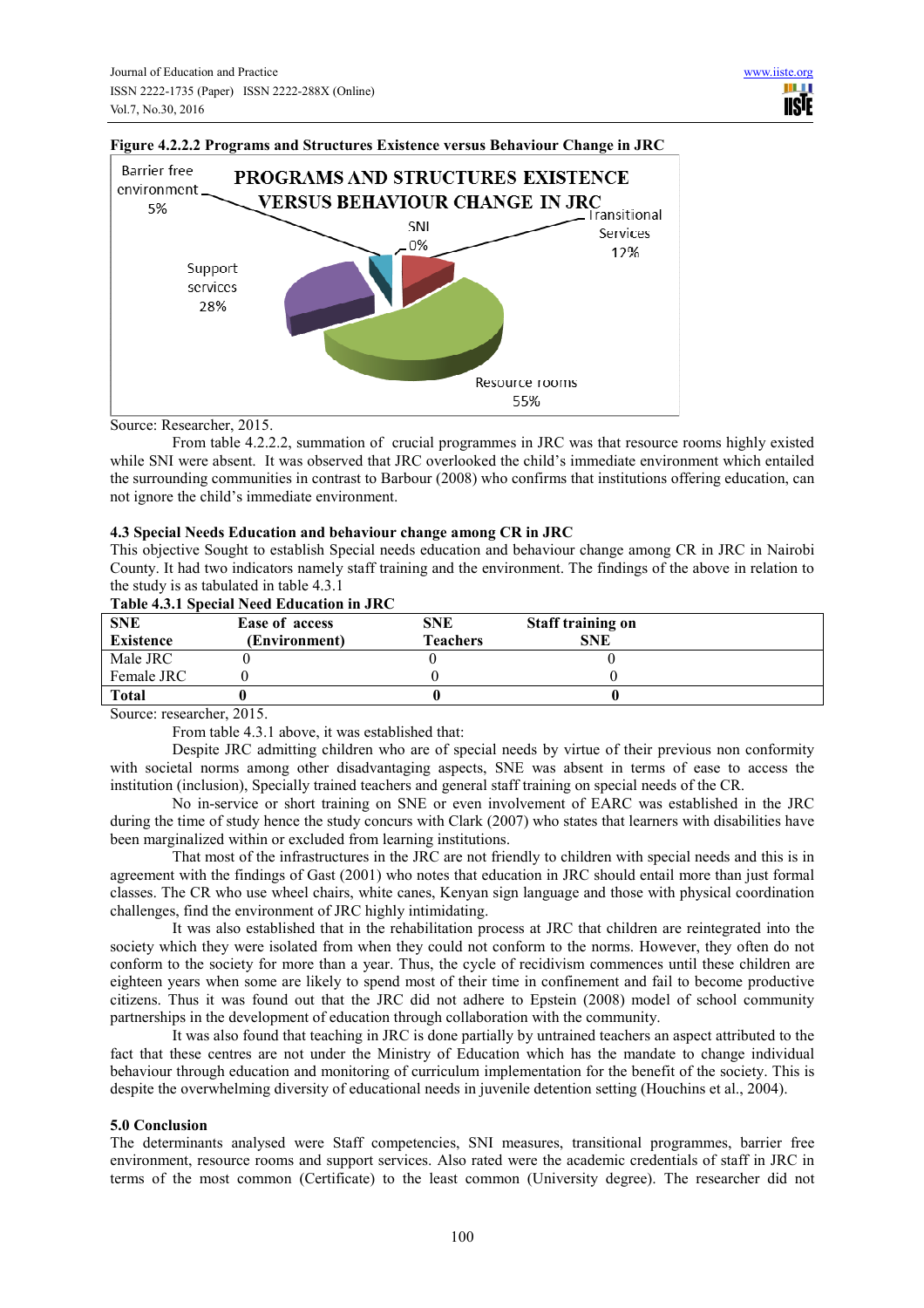encounter any staff member trained in special needs. In the opinion of the researcher, staff competencies were below average since those at diploma level and above were lower than one eighth of the total staff population. Hence staff qualifications affected behaviour change. Thus, there was an urgent need for training staff in JRC in Nairobi County and the entire Country on SNE.

On SNI measures, transitional programmes, barrier free environment, resource rooms and support services existence as well as functionality in JRC were in ascending popularity as follows: SNI measures, barrier free environment, transitional programmes, support services and resource rooms. All were rated below average in existence and functionality. This was a clear indicator that the process of behaviour change in JRC was not in order and a change into the approach to yield results was overdue and inevitable.

From the data gathered it was established that children with special needs were admitted at the centres. The special child requires special care in order to change behaviour but it is regrettable that the whole process of rehabilitation does not involve any special education experts.

The study further revealed that SNE was lacking as a skill among JRC staff and programmes being offered. This made the objective of behaviour change unachievable. SNE awareness had not been done to staff in JRC by any agent of the government involved in practice of SNI measures such as the Teachers Service Commission, Kenya Institute of Special Education, Kenya Institute of Curriculum Development or EARC for the last six (6) months.

## **6.0 Recommendations**

Based on the study findings, the following was recommended:

The educational, transitional and support programmes should be offered by competent individuals and with at least a minimum qualification of a diploma in education by virtue that JRC are referral institutions. All the staff working in JRC should undergo a SNE training in order to be better placed to handle CR. Teachers Service Commission, Kenya Institute for Curriculum Development and the Kenya Institute of Special Education should address the above.

Kenya Institute of Special Education in collaboration with the Ministry of Education should ensure that the environment of CR in JRC is barrier free and with a variety of resources aimed at changing behaviour such as different games and sports adapted for learners with special needs, up to date information communication devices such as computers and inclusion with the society. That the JRC be placed under the Ministry of Education as special schools for learners with EBD for ease of inclusion instead of the Ministry of labour, social security and services.

## **REFERENCES**

- Alberto, P. A., & Troutman, A. C. (2003). *Applied behavior analysis procedures for Teachers* (4th ed.). Englewood Cliffs, NJ: Prentice Hall.
- Barbour, C., H. (2010). *Families, school and communities building partnerships for educating children* (5th ed.). USA: West View Publishers.
- Bluestein, J. (2012). *Children at risk.* USA: *Instructional support services, Inc.*
- Boyer, T., W. (2006). *The development of risk taking: A multi perspective review*. USA: University of Chicago.
- Brei, Ruff, & Amber. (2011).Positive *youth development for the Juvenile Justice System.* University of Wisconsin Extension.

Carmichael, C., D. (2011,). *Juvenile justice and youth aids program*. USA: Wisconsin Legislative Fiscal Bureau. *Children's, Act*. (2001). Republic of Kenya, Government Press.

- Clark, C. (2007). *Connecting the Dots*. A Successful transition for the deaf from Vocational
- Epstein, J. (2008). *School, family and community partnerships: Your handbook for action*. U.S.A: West Port, Greenwood Publishing Press Limited.
- Gatti, Tremblay, & Vitaro. (2009). *Iatrogenic effect of juvenile justice*. Italy: University of Genoa.
- Gay, L., R. (2011). *Educational research: Competencies for analysis and applications* (10 th ed.). Yorkshire England: Pearson Education, Inc.
- Gast, M. (2001). *Education and the South African juvenile justice system*. USA: International Thomson Publishing, Inc.
- Hay, Payne, & Chadwick. (2004). *Peer relations in childhood*. Wales: Cardiff University.
- Houchins, D., E., Shippen, M., E., & Cattret, J. (2004). *The retention and attrition of juvenile justice teachers. Education and treatment of children, 27*, 374-393.
- Juvenile injustice in Kenya report. (1997). *Abuse and detention of street children in Kenya.* United States of America, ISBN1-56432-214-9, Library of Congress Catalog Card Number 97-77536.
- Macomber, D., Skiba, T., Blackmon, J, Esposito, E., Hart, L., & Mambrino. (2010). *Education in juvenile detention facilities in the state of Connecticut: a glance at the system*. USA: the Journal of Correctional Education, 61(3) 223-261.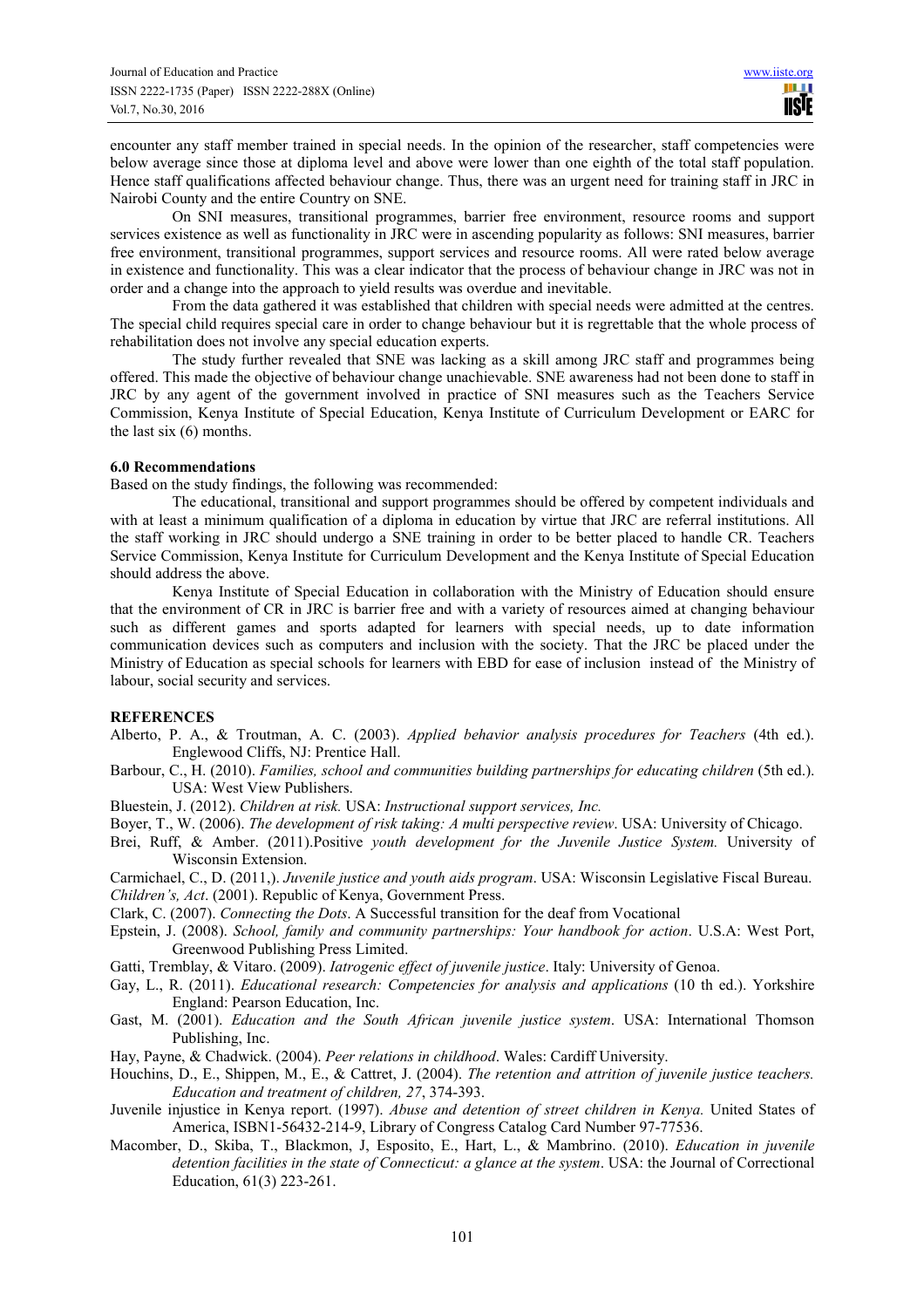Mendel, A., R., & Case, E., A. (2011). *No place for kids: The case for reducing juvenile incarceration*. Baltimore: Maryland, Annie E. Casey Foundation.

Ministry of lands. (2013). A *map of Kenya showing the 47 counties*. Kenya, Nairobi.

- Muhamad, M. (2007). *Teacher's handbook for exceptional children.* United Kingdom: Anmol Publications-ISBN 10: 8126133694.
- Office of Juvenile Justice and Delinquency Prevention. (2006). *Curriculum for training educators of youth in Confinement.* Washington, *DC 20531*Official Business.
- Shuttleworth M. (2008*). Descriptive research design: Observing a phenomenon*. Canada Ontario: Pearson Education, Inc.
- Steinberg, L. (2005). *Peer influence on risk taking, risk preference, and risky decision making in adolescence and adulthood: an experimental study*. USA Philadelphia: Temple University.
- Torbet, P., & Thomas, D. (2005). *Advancing competency development*: A White Paper for Pennsylvania: National Center for Juvenile Justice.

Ugboajah, P., K., N. (2008). *Culture: Conflict and delinquency*. Nigeria: University of Ibadan.

- Undugu Society of Kenya, & cradle. (2004). *Nairobi's street children: Hope for Kenya's future generation.* New York, Worth Publishers*.*
- UNESCO. (2007). *Challenges of implementing free primary education. Experiences from the district.* Nairobi, UNESCO*.*

## **A MAP SHOWING THE 47 COUNTIES OF KENYA**